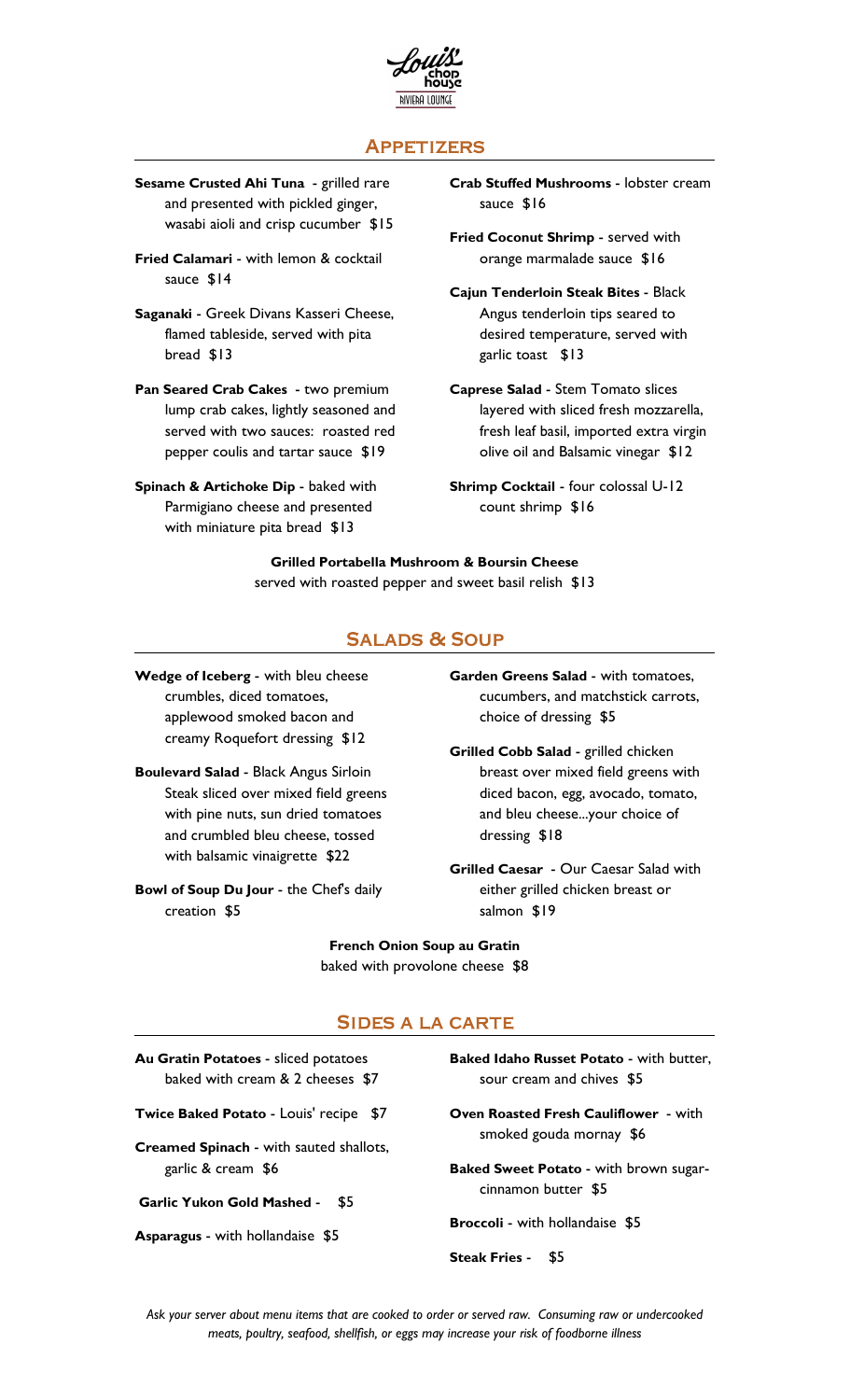

# **WET-AGED BLACK ANGUS BEEF**

The Cadillac - 16 ounce New York Strip served on a hot skillet and finished tableside with Cadillac sauce \$37

T-Bone Steak, 20 ounce - au jus \$35 mushrooms, zip sauce \$33

Porterhouse Steak, 24 ounce - au jus  $$40$ 

The Detroiter - 10 oz Top Sirloin Steak, au jus \$30 served with onion rings & zip sauce  $$25$ 

9 ounce Filet Mignon - Portobello mushroom, zip sauce \$37

7 ounce Filet Mignon - Sautéed whole

16 ounce Rib-eye - zip sauce \$35

New York Strip Steak, 12 ounce - served

#### **DRY-AGED USDA PRIME BEEF**

DRY-AGED FOR A MINIMUM OF 28 DAYS IN OUR HUMIDITY CONTROLLED AGING ROOM LINED WITH HIMALAYAN SALT BLOCKS, PRODUCING A HIGHER CONCENTRATION OF FLAVOR AND SUPERB TENDERNESS.

cut, presented with green herb butter \$43 \$59

Rib-eye Steak - boneless 12 ounce Bone-In Ribeye Steak - 24 ounce cut, green herb butter \$59 \$46

presented with presented with Bone-In New York Strip Steak - 16 ounce cut, green herb butter  $$46$ 

## **PRIME RIB**

OUR BLACK ANGUS BEEF RIB ROAST IS SLOW ROASTED FOR NEARLY TEN HOURS IN SPECIAL OVENS TO ACHIEVE PEAK TENDERNESS AND FLAVOR... LIMITED AVAILABILITY

Rib of Beef - served au jus \$26

Rib of Beef - served au Roast Prime Rib of Beef - served au jus \$52

Petite Cut Roast Prime House Cut Roast Prime served au jus \$52 The Woodward Cut

### **PIEDMONTESE BEEF**

FLAVORFUL BEEF THAT IS GENETICALLY TENDER, LEAN AND HEALTHY

8 oz. Piedmontese Filet mushrooms \$46

sautéed shiitake

Mignon - Presented with **Rib-eye Steak** - served **Broil** - Piedmontese 15 oz. Piedmontese Piedmontese London with green herb Flank Steak, sautéed butter \$46 whole mushrooms Broil - Piedmontese and zip sauce \$31

### **CHOPS AND RIBS**

Pork Chops - Chairman's Reserve center cut chops, rib and loin, prepared char grilled au jus, or barbecued with our honey sweetened sauce \$25

Lamb Rib Chops - five chops, herb rubbed and char grilled \$42

Honey Walnut Pork Chops - our two center cut chops char grilled and finished with honey brandy glaze and chopped walnuts \$28

BBQ Baby Back Ribs - 2 lb Slab with Louis' honey sweetened barbeque sauce \$28

Ask your server about menu items that are cooked to order or served raw. Consuming raw or undercooked meats, poultry, seafood, shellfish, or eggs may increase your risk of foodborne illness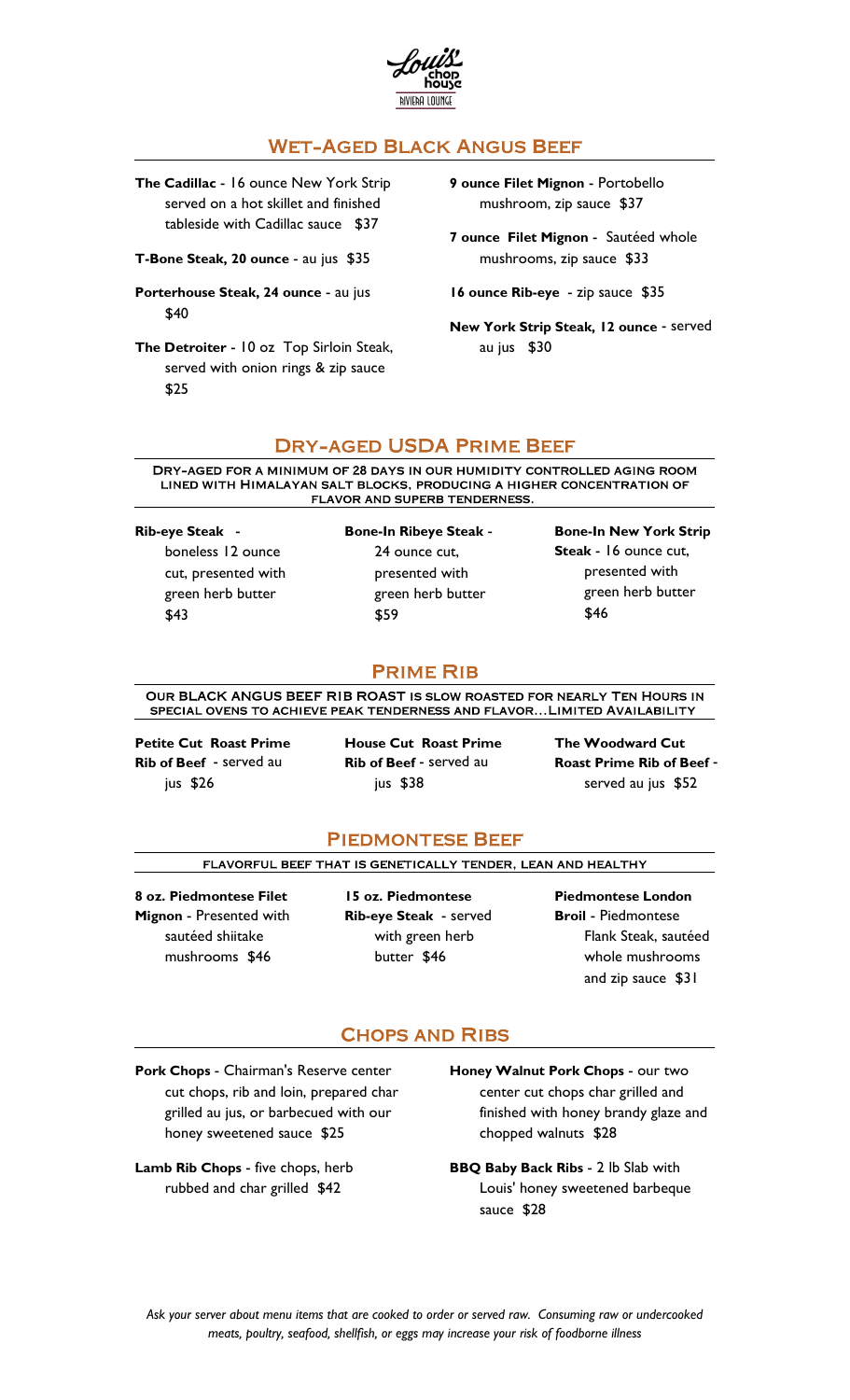

## **TABLESIDE PRESENTATIONS**

ALL OF THESE DISHES PREPARED TO ORDER. LIMITED AVAILABILITY, MINIMUM 2 **PERSONS** 

Chateaubriand a la Bouquetiere - The center-most cut of the tenderloin, cooked to your desired temperature, carved tableside and presented with Bouquetiere vegetables and twice baked potatoes, finished with sauce Marchand de Vin ... \$110 per couple

Tableside Caesar Salad - prepared at the table from all the classic ingredients. Minimum of two persons \$13 per person

Steak Diane - Two 9oz tenderloins seasoned and seared tableside, with brandy, wild mushrooms (seasonal) and red wine, finished with veal demi glace and cream, including two standard side dishes \$100 per couple

Baby Spinach with warm Bacon Dressing - prepared at the table with applewood smoked bacon, fresh baby spinach, sliced mushrooms, red onion, a warm bacon dressing and finished with hard boiled egg. Minimum of two persons \$13 per person

# **COMPLEMENTS**

1/2 lb. King Crab Legs - split, add onto any steak or entrée; with drawn butter \$40 7oz Maine Lobster Tail - add onto any steak or entrée; with drawn butter and lemon \$29 Shrimp - add onto any steak or entrée; prepared scampi style, fried or coconut fried \$13 Sautéed Whole Fresh Mushrooms - perfect complement to any steak \$5 Sautéed Onions - caramelized in butter \$4 Sautéed Mushrooms & Onions - a little of both \$5 Fried Tobasco Onion Straws - fried to golden brown with the kick of Tobasco \$4

Fried Onion Rings - large traditional style rings \$5



Louis Sboukis was born on May 8, 1929 in a small village in Greece. At the age of 26 he emigrated from Greece to Detroit, Michigan in order to find opportunity. By 1957 he had become an operating partner in the Riviera Restaurant within The Riviera Theater, which at the time was Detroit's principal legitimate theater for Broadway shows. In 1959 he added the restaurant in East Detroit, and by the mid 1970's there was a Riviera here in Chesterfield. In 1999 Louis' son's rededicated this restaurant as Louis' Chop House - Riviera Lounge. He passed away on January 30, 2014